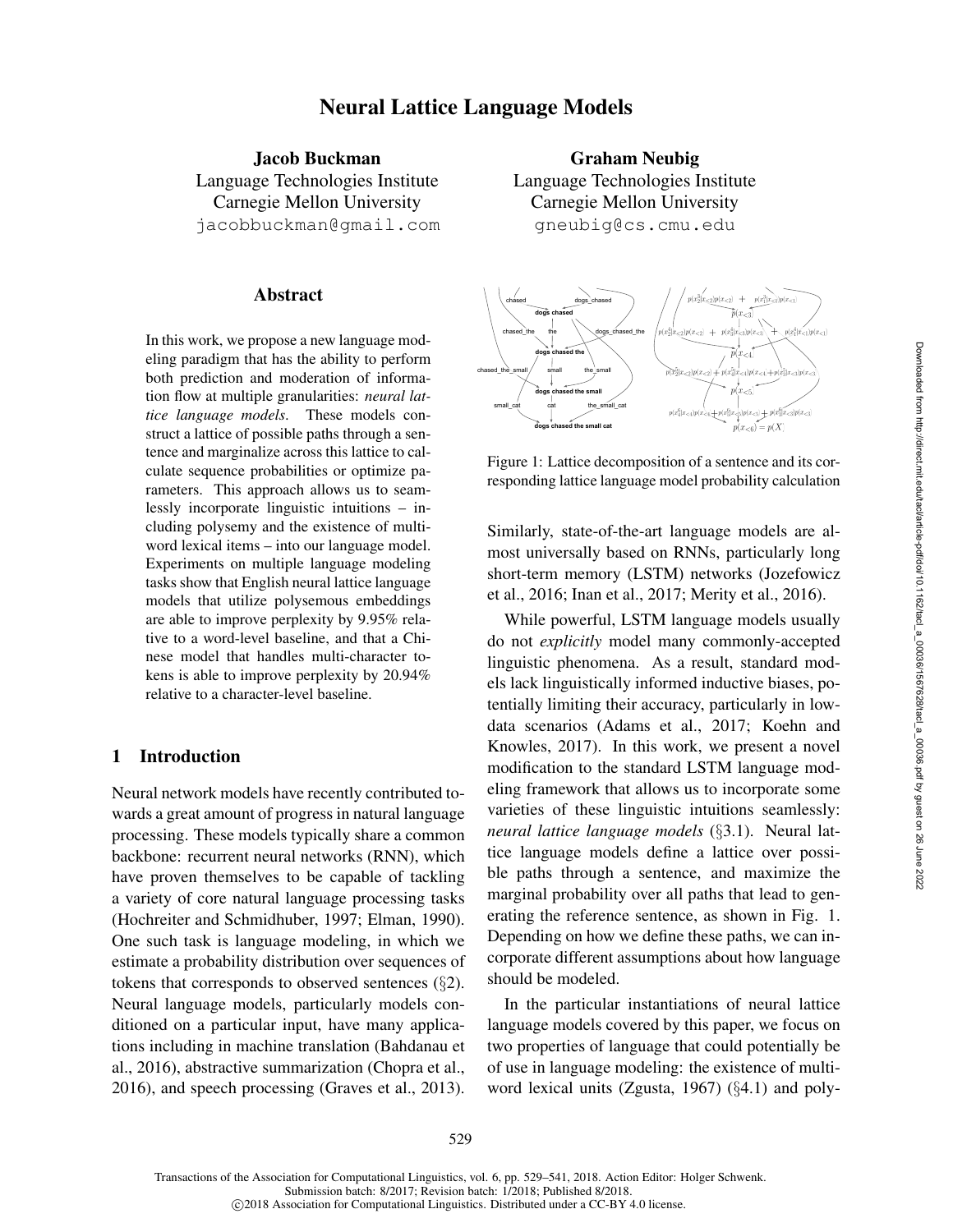semy (Ravin and Leacock, 2000) ( §4.2). Neural lattice language models allow the model to incorporate these aspects in an end-to-end fashion by simply adjusting the structure of the underlying lattices.

We run experiments to explore whether these modifications improve the performance of the model  $(\S 5)$ . Additionally, we provide qualitative visualizations of the model to attempt to understand what types of multi-token phrases and polysemous embeddings have been learned.

### 2 Background

#### 2.1 Language Models

Consider a sequence  $X$  for which we want to calculate its probability. Assume we have a vocabulary from which we can select a unique list of  $|X|$  tokens  $x_1, x_2, \dots, x_{|X|}$  such that  $X = [x_1; x_2; \dots; x_{|X|}]$ , i.e. the concatenation of the tokens (with an appropriate delimiter). These tokens can be either on the character level (Hwang and Sung, 2017; Ling et al., 2015) or word level (Inan et al., 2017; Merity et al., 2016). Using the chain rule, language models generally factorize  $p(X)$  in the following way:

$$
p(X) = p(x_1, x_2, \dots, x_{|X|})
$$
  
= 
$$
\prod_{t=1}^{|X|} p(x_t | x_1, x_2, \dots, x_{t-1}).
$$
 (1)

Note that this factorization is exact only in the case where the segmentation is unique. In characterlevel models, it is easy to see that this property is maintained, because each token is unique and nonoverlapping. In word-level models, this also holds, because tokens are delimited by spaces, and no word contains a space.

### 2.2 Recurrent Neural Networks

Recurrent neural networks have emerged as the state-of-the-art approach to approximating  $p(X)$ . In particular, the LSTM cell (Hochreiter and Schmidhuber, 1997) is a specific RNN architecture which has been shown to be effective on many tasks, including language modeling (Press and Wolf, 2017; Jozefowicz et al., 2016; Merity et al., 2016; Inan et al., 2017).<sup>1</sup> LSTM language models recursively cal-

culate the hidden and cell states  $(h_t$  and  $c_t$  respectively) given the input embedding  $e_{t-1}$  corresponding to token  $x_{t-1}$ :

$$
h_t, c_t = \text{LSTM}(h_{t-1}, c_{t-1}, e_{t-1}, \theta), \tag{2}
$$

then calculate the probability of the next token given the hidden state, generally by performing an affine transform parameterized by  $W$  and  $b$ , followed by a softmax:

$$
p(x_t | h_t) := \text{softmax}(W * h_t + b). \tag{3}
$$

#### 3 Neural Lattice Language Models

### 3.1 Language Models with Ambiguous Segmentations

To reiterate, the standard formulation of language modeling in the previous section requires splitting sentence X into a unique set of tokens  $x_1, \ldots, x_{|X|}$ . Our proposed method generalizes the previous formulation to remove the requirement of uniqueness of segmentation, similar to that used in non-neural n-gram language models such as Dupont and Rosenfeld (1997) and Goldwater et al. (2007).

First, we define some terminology. We use the term "token", designated by  $x_i$ , to describe any indivisible item in our vocabulary that has no other vocabulary item as its constituent part. We use the term "chunk", designated by  $k_i$  or  $x_i^j$ , to describe a sequence of one or more tokens that represents a portion of the full string  $X$ , containing the unit tokens  $x_i$  through  $x_j$ :  $x_i^j = [x_i, x_{i+1}; \ldots; x_j]$ . We also refer to the "token vocabulary", which is the subset of the vocabulary containing only tokens, and to the "chunk vocabulary", which similarly contains all chunks.

Note that we can factorize the probability of any sequence of chunks  $K$  using the chain rule, in precisely the same way as sequences of tokens:

$$
p(K) = p(k_1, k_2, \dots, k_{|K|})
$$
  
= 
$$
\prod_{t=1}^{|K|} p(k_t | k_1, k_2, \dots, k_{t-1}).
$$
 (4)

We can factorize the overall probability of a token list  $X$  in terms of its chunks by using the chain rule, and marginalizing over all segmentations. For any particular token list  $X$ , we define a set of valid

<sup>&</sup>lt;sup>1</sup>In this work, we utilize an LSTM with linked input and forget gates, as proposed by Greff et al. (2016).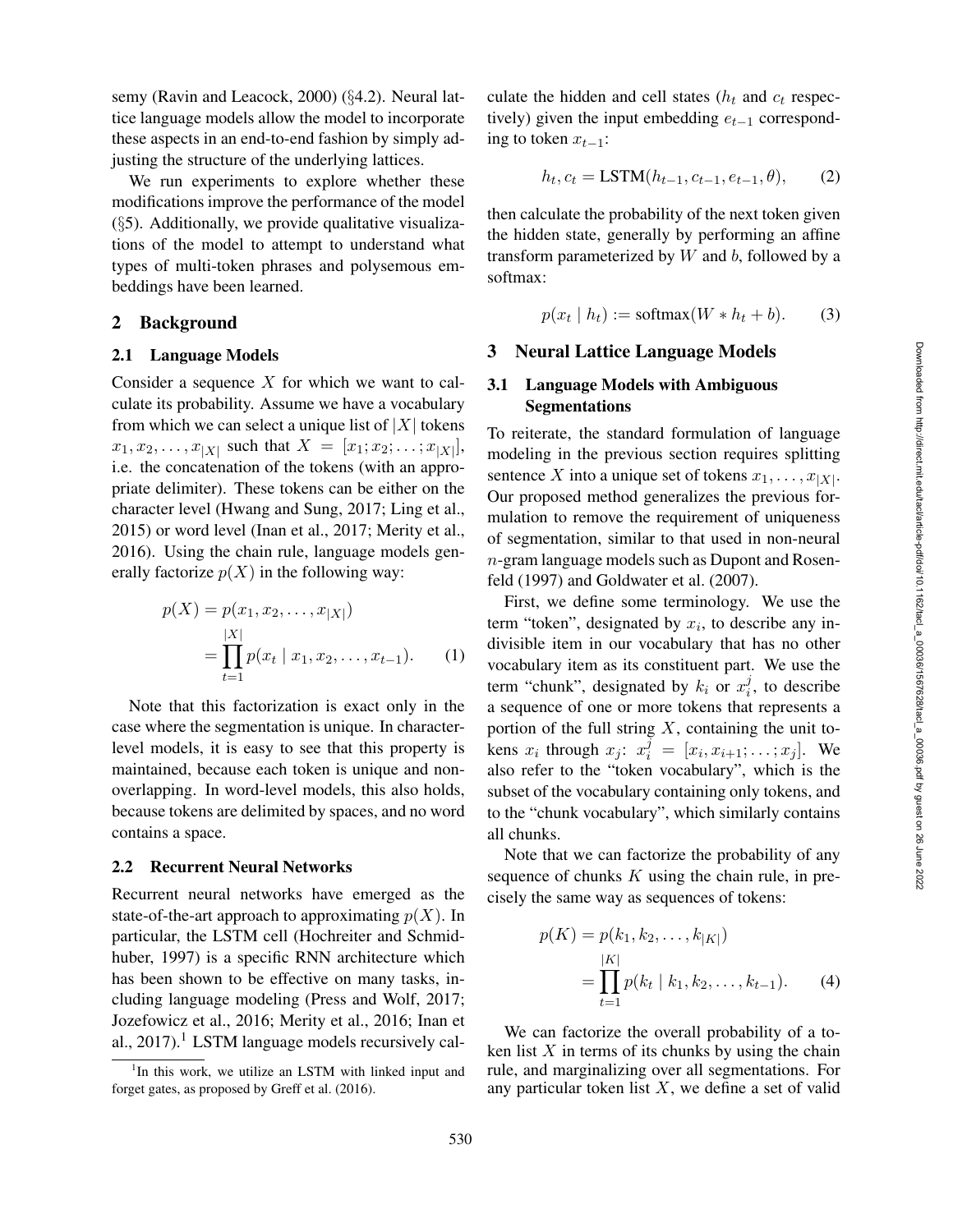segmentations  $S(X)$ , such that for every sequence  $s \in \mathcal{S}(X), X = [x_{s_0}^{s_1-1}; x_{s_1}^{s_2-1}; \ldots; x_{s_{|s|-1}}^{s_{|s|}}]$ ]. The factorization is:

$$
p(X) = \sum_{S} p(X, S) = \sum_{S} p(X|S)p(S) = \sum_{S \in S(X)} p(S)
$$

$$
= \sum_{S \in S(X)} \prod_{t=1}^{|S|} p(x_{s_{t-1}}^{s_t-1} | x_{s_0}^{s_1-1}, x_{s_1}^{s_2-1}, \dots, x_{s_{t-2}}^{s_{t-1}-1})
$$
(5)

.

Note that, by definition, there exists a unique segmentation of X such that  $x_1, x_2, \ldots$  are all tokens, in which case  $|S| = |X|$ . When only that one unique segmentation is allowed per  $X$ ,  $S$  contains only that one element, so summation drops out, and therefore for standard character-level and word-level models, Eq. (5) reduces to Eq. (4), as desired. However, for models that license multiple segmentations per  $X$ , computing this marginalization directly is generally intractable. For example, consider segmenting a sentence using a vocabulary containing all words and all 2-word expressions. The size of  $S$  would grow exponentially with the number of words in  $X$ , meaning we would have to marginalize over trillions of unique segmentations for even modestlysized sentences.

#### 3.2 Lattice Language Models

To avoid this, it is possible to re-organize the computations in a lattice, which allows us to dramatically reduce the number of computations required (Dupont and Rosenfeld, 1997; Neubig et al., 2010).

All segmentations of  $X$  can be expressed as the edges of paths through a lattice over token-level prefixes of X:  $x_{\leq 1}, x_{\leq 2}, \ldots, X$ . The infimum is the empty prefix  $x_{\leq 1}$ ; the supremum is X; an edge from prefix  $x_{\leq i}$  to prefix  $x_{\leq j}$  exists if and only if there exists a chunk  $x_i^j$  in our chunk vocabulary such that  $[x_{\leq i}; x_i^j] = x_{\leq j}$ . Each path through the lattice from  $x_{\leq 1}$  to X is a segmentation of X into the list of tokens on the traversed edges, as seen in Fig. 1.

The probability of a specific prefix  $p(x_{\le j})$  is calculated by marginalizing over all segmentations leading up to  $x_{j-1}$ 

$$
p(x_{<})=\sum_{S\in\mathcal{S}(x_{<}j)}\prod_{t=1}^{|S|}p(x_{s_{t-1}}^{s_t-1} \mid x_{< s_{t-1}}),\quad (6)
$$

where by definition  $s_{|S|} = j$ . The key insight here that allows us to calculate this efficiently is that this is a recursive formula and that instead of marginalizing over all segmentations, we can marginalize over immediate predecessor edges in the lattice,  $A_j$ . Each item in  $A_j$  is a location  $i (= s_{t-1})$ , which indicates that the edge between prefix  $x_{\leq i}$  and prefix  $x_{\leq j}$ , corresponding to token  $x_i^j$ , exists in the lattice. We can thus calculate  $p(x_{< j})$  as

$$
p(x_{<})=\sum_{i\in A_j}p(x_{<})p(x_i^j\mid x_{<}). \hspace{1cm} (7)
$$

Since  $X$  is the supremum prefix node, we can use this formula to calculate  $p(X)$  by setting  $j = |X|$ . In order to do this, we need to calculate the probability of each of its  $|X|$  predecessors. Each of those takes up to  $|X|$  calculations, meaning that the computation for  $p(X)$  can be done in  $O(|X|^2)$  time. If we can guarantee that each node will have a maximum number of incoming edges D so that  $|A_i| \leq D$ for all j, then this bound can be reduced to  $O(D|X|)$ time. 2

The proposed technique is completely agnostic to the shape of the lattice, and Fig. 2 illustrates several potential varieties of lattices. Depending on how the lattice is constructed, this approach can be useful in a variety of different contexts, two of which we discuss in §4.

### 3.3 Neural Lattice Language Models

There is still one missing piece in our attempt to apply neural language models to lattices. Within our overall probability in Eq. (7), we must calculate the probability  $p(x_i^j \mid x_{\leq i})$  of the next segment given the history. However, given that there are potentially an exponential number of paths through the lattice leading to  $x_i$ , this is not as straightforward as in the case where only one segmentation is possible. Previous work on lattice-based language models (Neubig et al., 2010; Dupont and Rosenfeld, 1997) utilized count-based n-gram models, which depend on only a limited historical context at each step making it possible to compute the marginal probabilities in an exact and efficient manner through dynamic programming. On the other hand, recurrent neural

<sup>&</sup>lt;sup>2</sup>Thus, the standard token-level language model where  $D =$ 1 takes  $O(|X|)$  computations.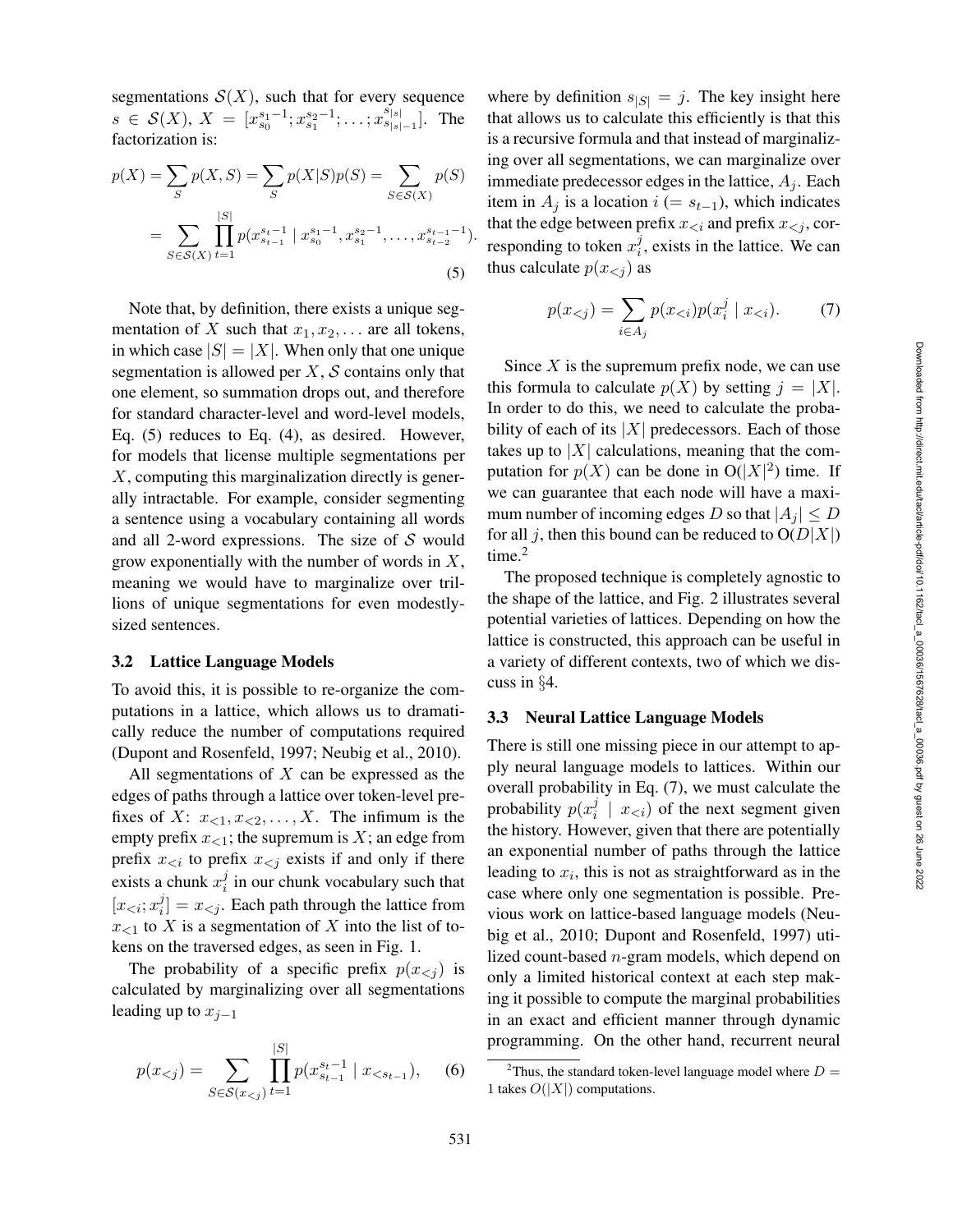

Figure 2: Example of (a) a single-path lattice, (b) a sparse lattice, (c) a dense lattice with  $D = 2$ , and (d) a multilattice with  $D = 2$ , for sentence "the dog barked."

models depend on the entire context, causing them to lack this ability. Our primary technical contribution is therefore to describe several techniques for incorporating lattices into a neural framework with infinite context, by providing ways to approximate the hidden state of the recurrent neural net.

### 3.3.1 Direct Approximation

One approach to approximating the hidden state is the TreeLSTM framework described by Tai et al. (2015). 3 In the TreeLSTM formulation, new states are derived from multiple predecessors by simply summing the individual hidden and cell state vectors of each of them. For each predecessor location  $i \in A_i$ , we first calculate the local hidden state h and local cell state  $\tilde{c}$  by combining the embedding  $e_i^j$  with the hidden state of the LSTM at  $x_{\leq i}$  using the standard LSTM update function as in Eq. (2):

$$
\tilde{h}_i, \tilde{c}_i = \text{LSTM}(h_i, c_i, e_i^j, \theta) \text{ for } i \in A_j.
$$

We then sum the local hidden and cell states:

$$
h_j = \sum_{i \in A_j} \tilde{h}_i \qquad c_j = \sum_{i \in A_j} \tilde{c}_i.
$$

This formulation is powerful, but comes at the cost of sacrificing the probabilistic interpretation of which paths are likely. Therefore, even if almost all of the probability mass comes through the "true" segmentation, the hidden state may still be heavily influenced by all of the "bad" segmentations as well.

#### 3.3.2 Monte-Carlo Approximation

Another approximation that has been proposed is to sample one predecessor state from all possible predecessors, as seen in Chan et al. (2017). We can calculate the total probability that we reach some prefix  $x_{\leq j}$ , and we know how much of this probability comes from each of its predecessors in the lattice, so we can construct a probability distribution over predecessors in the lattice:

$$
M(x_{<} | \theta) = \frac{p(x_{<} | \theta)p(x_i^j | x_{<} ; \theta)}{p(x_{<} | \theta)}.\tag{8}
$$

Therefore, one way to update the LSTM is to sample one predecessor  $x_{\leq i}$  from the distribution M and simply set  $h_j = \tilde{h}_i$  and  $c_j = \tilde{c}_i$ . However, sampling is unstable and difficult to train: we found that the model tended to over-sample short tokens early on during training, and thus segmented every sentence into unigrams. This is similar to the outcome reported by Chan et al. (2017), who accounted for it by incorporating an  $\epsilon$  encouraging exploration.

### 3.3.3 Marginal Approximation

In another approach, which allows us to incorporate information from all predecessors while maintaining a probabilistic interpretation, we can utilize the probability distribution  $M$  to instead calculate the expected value of the hidden state:

$$
h_j = \boldsymbol{E}_{x < i} \sim M[\tilde{h}_i] = \sum_{i \in A_j} M(x < i \mid \theta) \tilde{h}_i
$$
\n
$$
c_j = \boldsymbol{E}_{x < i} \sim M[\tilde{c}_i] = \sum_{i \in A_j} M(x < i \mid \theta) \tilde{c}_i.
$$

#### 3.3.4 Gumbel-Softmax Interpolation

The Gumbel-Softmax trick, or concrete distribution, described by Jang et al. (2017) and Maddison et al. (2017), is a technique for incorporating discrete choices into differentiable neural computations. In this case, we can use it to select a predecessor. The Gumbel-Softmax trick works by taking advantage of the fact that adding Gumbel noise to

<sup>&</sup>lt;sup>3</sup>This framework has been used before for calculating neural sentence representations involving lattices by Su et al. (2016) and Sperber et al. (2017), but not for the language models that are the target of this paper.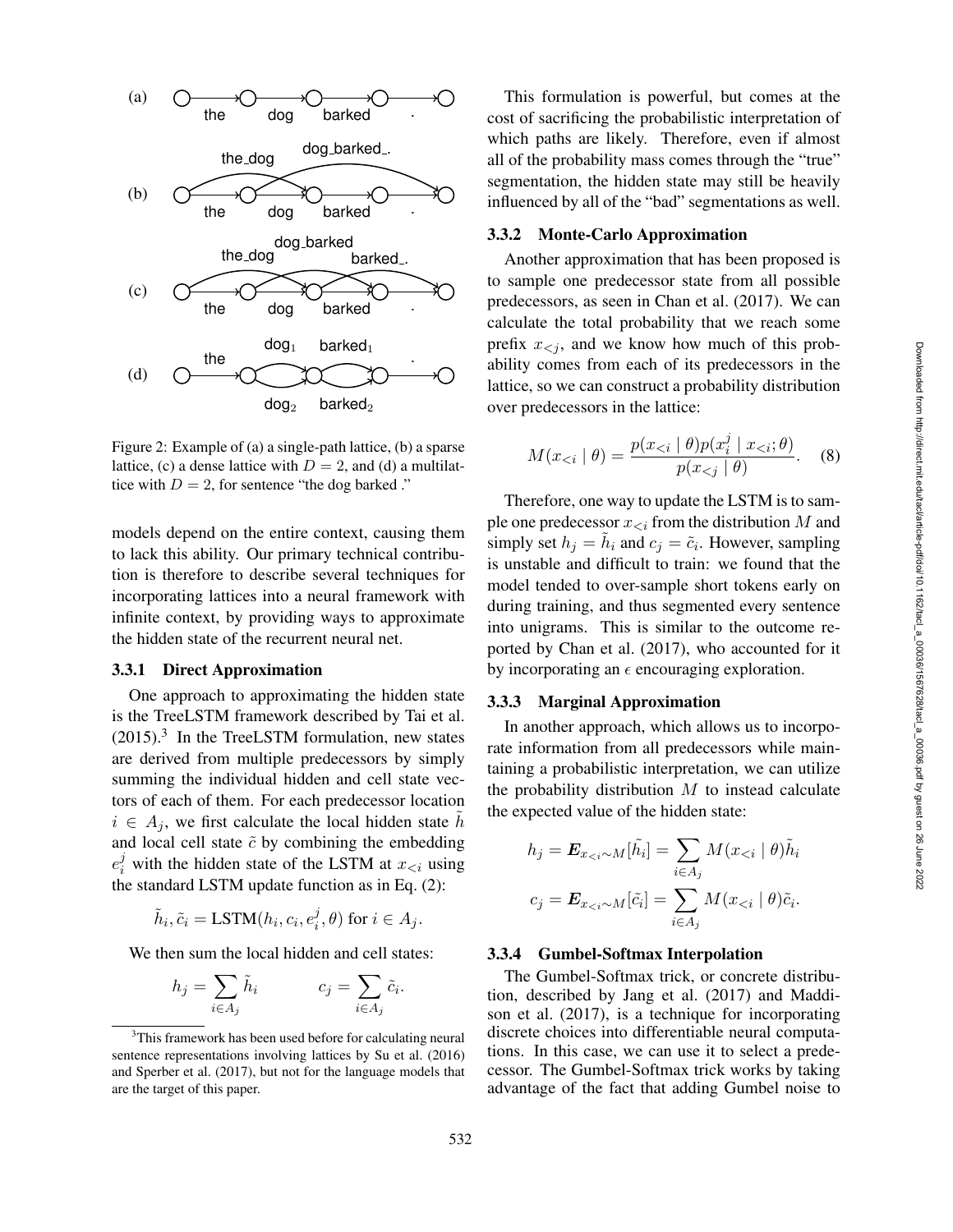the pre-softmax predecessor scores and then taking the argmax is equivalent to sampling from the probability distribution. By replacing the argmax with a softmax function scaled by a temperature  $\tau$ , we can get this pseudo-sampled distribution through a fully differentiable computation:

$$
N(x_{< i} | \theta) = \frac{\exp((\log(M(x_{< i} | \theta)) + g_i)/\tau)}{\sum_{k \in A_j} \exp((\log(M(x_{< k} | \theta)) + g_k)/\tau)}
$$

.

This new distribution can then be used to calculate the hidden state by taking a weighted average of the states of possible predecessors:

$$
h_j = \sum_{i \in A_j}^{j-1} N(x_{< i} \mid \theta) \tilde{h}_i \quad c_j = \sum_{i=j-L}^{j-1} N(x_{< i} \mid \theta) \tilde{c}_i.
$$

When  $\tau$  is large, the values of  $N(x_{\leq i} | \theta)$  are flattened out; therefore, all the predecessor hidden states are summed with approximately equal weight, equivalent to the direct approximation ( §3.3.1). On the other hand, when  $\tau$  is small, the output distribution becomes extremely peaky, and one predecessor receives almost all of the weight. Each predecessor  $x_{\leq i}$  has a chance of being selected equal to  $M(x_{\leq i} \mid \theta)$ , which makes it identical to ancestral sampling ( §3.3.2). By slowly annealing the value of  $\tau$ , we can smoothly interpolate between these two approaches, and end up with a probabilistic interpretation that avoids the instability of pure samplingbased approaches.

# 4 Instantiations of Neural Lattice LMs

In this section, we introduce two instantiations of neural lattice languages models aiming to capture features of language: the existence of coherent multi-token chunks, and the existence of polysemy.

### 4.1 Incorporating Multi-Token Phrases

#### 4.1.1 Motivation

Natural language phrases often demonstrate significant non-compositionality: for example, in English, the phrase "rock and roll" is a genre of music, but this meaning is not obtained by viewing the words in isolation. In word-level language modeling, the network is given each of these words as input, one at a time; this means it must capture the idiomaticity in its hidden states, which is quite roundabout and potentially a waste of the limited parameters in a neural network model. A straightforward solution is to have an embedding for the entire multitoken phrase, and use this to input the entire phrase to the LSTM in a single timestep. However, it is also important that the model is able to decide whether the non-compositional representation is appropriate given the context: sometimes, "rock" is just a rock.

Additionally, by predicting multiple tokens in a single timestep, we are able to decrease the number of timesteps across which the gradient must travel, making it easier for information to be propagated across the sentence. This is even more useful in non-space-delimited languages such as Chinese, in which segmentation is non-trivial, but characterlevel modeling leads to many sentences being hundreds of tokens long.

There is also psycho-linguistic evidence which supports the fact that humans incorporate multitoken phrases into their mental lexicon. Siyanova-Chanturia et al. (2011) show that native speakers of a language have significantly reduced response time when processing idiomatic phrases, whether they are used in an idiomatic sense or not, while Bannard and Matthews (2008) show that children learning a language are better at speaking common phrases than uncommon ones. This evidence lends credence to the idea that multi-token lexical units are a useful tool for language modeling in humans, and so may also be useful in computational models.

### 4.1.2 Modeling Strategy

The underlying lattices utilized in our multi-token phrase experiments are "dense" lattices: lattices where every edge (below a certain length  $L$ ) is present (Fig. 2, c). This is for two reasons. First, since every sequence of tokens is given an opportunity to be included in the path, all segmentations are candidates, which will potentially allow us to discover arbitrary types of segmentations without a prejudice towards a particular theory of which multitoken units we should be using. Second, using a dense lattice makes minibatching very straightforward by ensuring that the computation graphs for each sentence are identical. If the lattices were not dense, the lattices of various sentences in a minibatch could be different; it then becomes necessary to either calculate a differently-shaped graph for every sentence, preventing minibatching and hurting training efficiency, or calculate and then mask out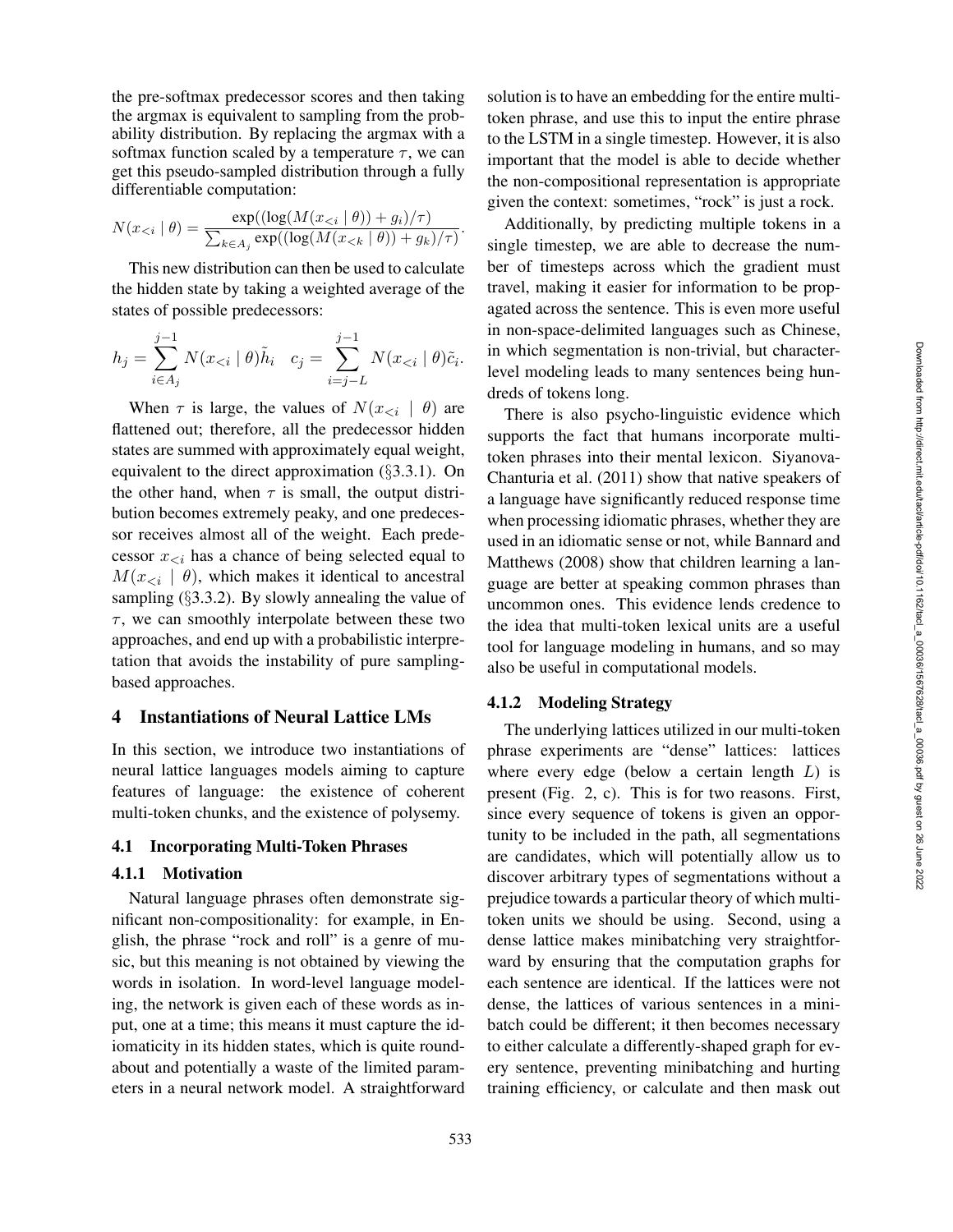the missing edges, leading to wasted computation. Since only edges of length  $L$  or less are present, the maximum in-degree of any node in the lattice  $D$  is no greater than  $L$ , giving us the time bound  $O(L|X|)$ .

#### 4.1.3 Token Vocabularies

Storing an embedding for every possible multitoken chunk would require  $|V|^L$  unique embeddings, which is intractable. Therefore, we construct our multi-token embeddings by merging compositional and non-compositional representations.

Non-compositional Representation We first establish a priori set of "core" chunk-level tokens, each have a dense embedding. In order to guarantee full coverage of sentences, we first add every unit-level token to this vocabulary, e.g. every word in the corpus for a word-level model. Following this, we also add the most frequent n-grams (where  $1 < n \leq L$ ). This ensures that the vast majority of sentences will have several longer chunks appear within them, and so will be able to take advantage of tokens at larger granularities.

Compositional Representation However, the non-compositional embeddings above only account for a subset of all  $n$ -grams, so we additionally construct compositional embeddings for each chunk by running a BiLSTM encoder over the individual embeddings of each unit-level token within it (Dyer et al., 2016). In this way, we can create a unique embedding for every sequence of unit-level tokens.

We use this composition function on chunks regardless of whether they are assigned noncompositional embeddings or not, as even highfrequency chunks may display compositional properties. Thus, for every chunk, we compute the chunk embedding vector  $x_i^j$  by concatenating the compositional embedding with the non-compositional embedding if it exists, or otherwise with an <UNK> embedding.

Sentinel Mixture Model for Predictions At each timestep, we want to use our LSTM hidden state  $h_t$ to assign some probability mass to every chunk with a length less than L. To do this, we follow Merity et al. (2016) in creating a new "sentinel" token < *s* > and adding it to our vocabulary. At each timestep, we first use our neural network to calculate a score for each chunk C in our vocabulary, including the sentinel token. We do a softmax across these scores to assign a probability  $p_{main}(C_{t+1} \mid h_t; \theta)$  to every chunk in our vocabulary, and also to < *s* >. For token sequences not represented in our chunk vocabulary, this probability  $p_{main}(C_{t+1} | h_t; \theta) = 0.$ 

Next, the probability mass assigned to the sentinel value,  $p_{main}(< s>l$ ,  $h_t; \theta)$ , is distributed across all possible tokens sequences of length less than L, using another LSTM with parameters  $\theta_{sub}$ . Similar to Jozefowicz et al. (2016), this sub-LSTM is initialized by passing in the hidden state of the main lattice LSTM at that timestep. This gives us a probability for each sequence  $p_{sub}(c_1, c_2, \ldots, c_L | h_t; \theta_{sub}).$ 

The final formula for calculating the probability mass assigned to a specific chunk  $C$  is:

$$
p(C \mid h_t; \theta) = p_{main}(C \mid h_t; \theta) +
$$
  
\n
$$
p_{main}(~~h_t; \theta) p_{sub}(C \mid h_t; \theta_{sub}).~~
$$

### 4.2 Incorporating Polysemous Tokens

### 4.2.1 Motivation

A second shortcoming of current language modeling approaches is that each word is associated with only one embedding. For highly polysemous words, a single embedding may be unable to represent all meanings effectively.

There has been past work in word embeddings which has shown that using multiple embeddings for each word is helpful in constructing a useful representation. Athiwaratkun and Wilson (2017) represented each word with a multimodal Gaussian distribution and demonstrated that embeddings of this form were able to outperform more standard skipgram embeddings on word similarity and entailment tasks. Similarly, Chen et al. (2015) incorporate standard skip-gram training into a Gaussian mixture framework and show that this improves performance on several word similarity benchmarks.

When a polysemous word is represented using only a single embedding in a language modeling task, the multimodal nature of the true embedding distribution may causes the resulting embedding to be both high-variance and skewed from the positions of each of the true modes. Thus, it is likely useful to represent each token with multiple embeddings when doing language modeling.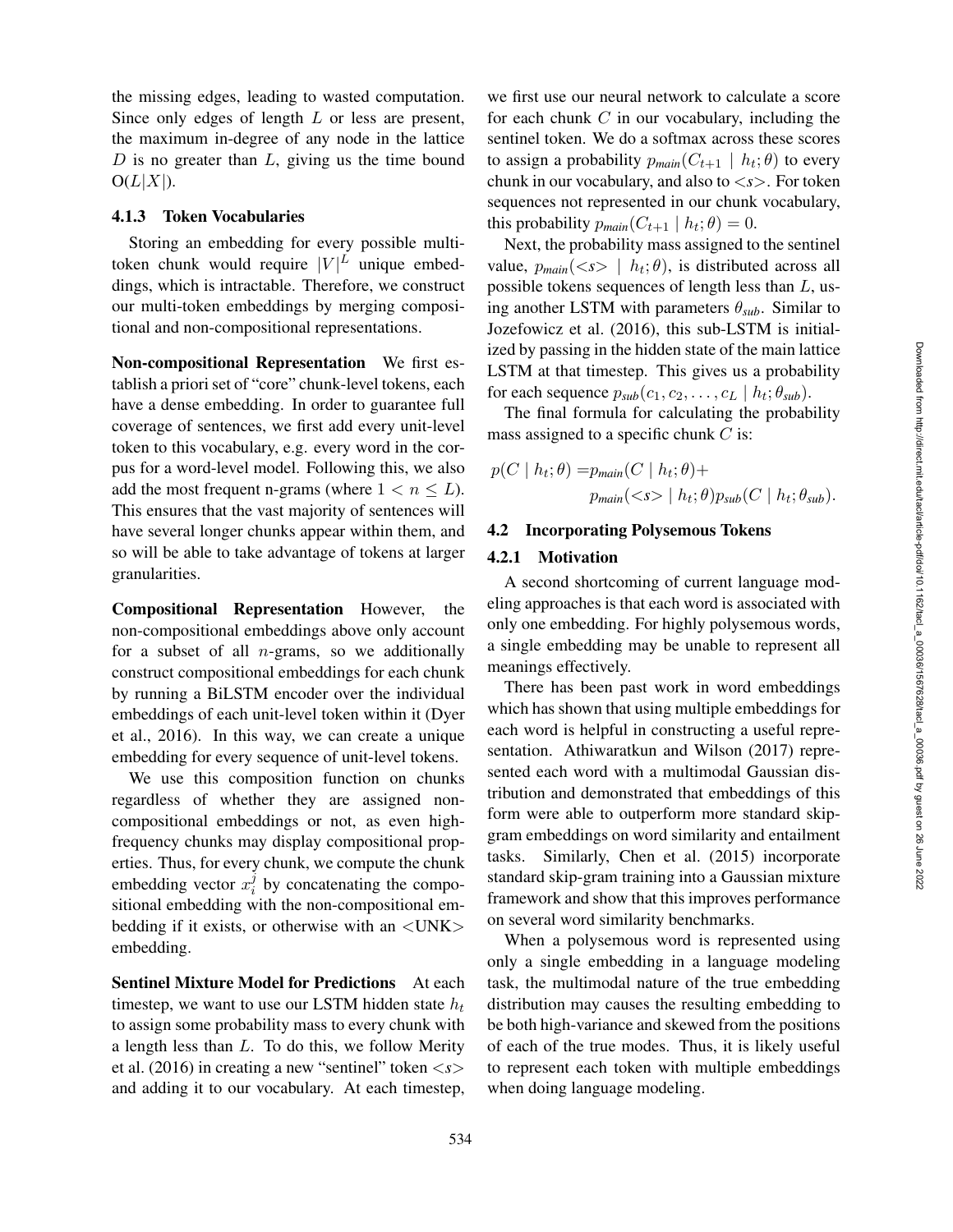#### 4.2.2 Modeling Strategy

For our polysemy experiments, the underlying lattices are multi-lattices: lattices which are also multigraphs, and can have any number of edges between any given pair of nodes (Fig. 2, d). Lattices set up in this manner allow us to incorporate multiple embeddings for each word. Within a single sentence, any pair of nodes corresponds to the start and end of a particular subsequence of the full sentence, and is thus associated with a specific token. Each edge between them is a unique embedding for that token. While many strategies for choosing the number of embeddings exist in the literature (Neelakantan et al., 2014), in this work, we choose a number of embeddings  $E$  and assign that many embeddings to each word. This ensures that the maximum indegree of any node in the lattice  $D$ , is no greater than E, giving us the time bound  $O(E|X|)$ .

In this work, we do not explore models that include both chunk vocabularies and multiple embeddings. However, combining these two techniques, as well as exploring other, more complex lattice structures, is an interesting avenue for future work.

# 5 Experiments

### 5.1 Data

We perform experiments on two languages: English and Chinese, which provide an interesting contrast in linguistic features. 4

In English, the most common benchmark for language modeling recently is the Penn Treebank, specifically the version preprocessed by Tomáš Mikolov (2010). However, this corpus is limited by being relatively small, only containing approximately 45,000 sentences, which we found to be insufficient to effectively train lattice language models.<sup>5</sup> Thus, we instead used the Billion Word Corpus (Chelba et al., 2014). Past experiments on the BWC typically modeled every word without restricting the vocabulary, which results in a number of challenges regarding the modeling of open vocabularies that are orthogonal to this work. Thus, we create a preprocessed version of the data in the same manner as Mikolov, lowercasing the words, replacing numbers with  $\langle N \rangle$  tokens, and  $\langle UNK \rangle$ ing all words beyond the ten thousand most common. Additionally, we restricted the data set to only include sentences of length 50 or less, ensuring that large minibatches could fit in GPU memory. Our subsampled English corpus contained 29,869,166 sentences, of which 29,276,669 were used for training, 5,000 for validation, and 587,497 for testing. To validate that our methods scale up to larger language modeling scenarios, we also report a smaller set of large-scale experiments on the full billion word benchmark in Appendix A.

In Chinese, we ran experiments on a subset of the Chinese GigaWord corpus. Chinese is also particularly interesting because unlike English, it does not use spaces to delimit words, so segmentation is non-trivial. Therefore, we used a character-level language model for the baseline, and our lattice was composed of multi-character chunks. We used sentences from *Guangming Daily*, again <UNK>ing all but the 10,000 most common tokens and restricting the selected sentences to only include sentences of length 150 or less. Our subsampled Chinese corpus included 934,101 sentences for training, 5,000 for validation, and 30,547 for testing.

#### 5.2 Main Experiments

We compare a baseline LSTM model, dense lattices of size 1, 2, and 3, and a multilattice with 2 and 3 embeddings per word.

The implementation of our networks was done in DyNet (Neubig et al., 2017). All LSTMs had 2 layers, each with a hidden dimension of 200. Variational dropout (Gal and Ghahramani, 2016) of .2 was used on the Chinese experiments, but hurt performance on the English data, so it was not used. The 10,000 word embeddings each had dimension 256. For lattice models, chunk vocabularies were selected by taking the 10,000 words in the vocabulary and adding the most common  $10,000$  *n*-grams with  $1 < n \leq L$ . The weights on the final layer of the network were tied with the input embeddings, as done by Press and Wolf (2017) and Inan et al. (2017). In all lattice models, hidden states were computed using a weighted expectation ( §3.3.3) unless mentioned otherwise. In multi-embedding models, em-

<sup>&</sup>lt;sup>4</sup>Code to reproduce datasets and experiments is available at: http://github.com/jbuckman/ neural-lattice-language-models

<sup>&</sup>lt;sup>5</sup>Experiments using multi-word units resulted in overfitting, regardless of normalization and hyperparameter settings.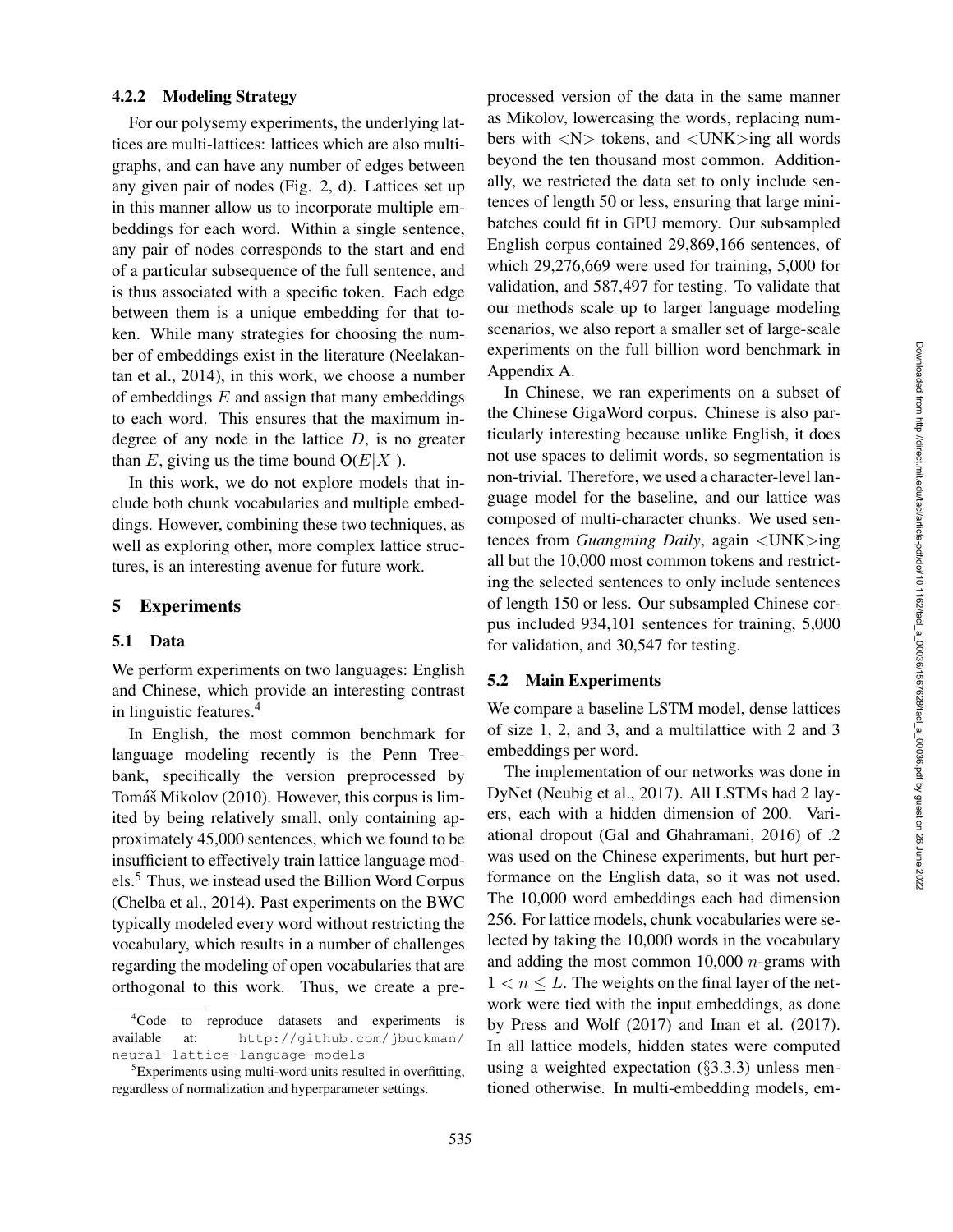Table 1: Results on English language modeling task

| Model                 | Valid. Perp. | Test Perp. |
|-----------------------|--------------|------------|
| <b>Baseline</b>       | 47.64        | 48.62      |
| Multi-Token $(L = 1)$ | 45.69        | 47.21      |
| Multi-Token $(L = 2)$ | 44.15        | 46.12      |
| Multi-Token $(L = 3)$ | 45.19        | 46.84      |
| Multi-Emb $(E = 2)$   | 44.80        | 46.32      |
| Multi-Emb $(E = 3)$   | 42.76        | 43.78      |

Table 2: Results on Chinese language modeling task

| Model                 | Valid. Perp. | Test Perp. |
|-----------------------|--------------|------------|
| <b>Baseline</b>       | 41.46        | 40.72      |
| Multi-Token $(L = 1)$ | 49.86        | 50.99      |
| Multi-Token $(L = 2)$ | 38.61        | 37.22      |
| Multi-Token $(L = 3)$ | 33.01        | 32.19      |
| Multi-Emb $(E = 2)$   | 40.30        | 39.28      |
| Multi-Emb $(E = 3)$   | 45.72        | 44.40      |

bedding sizes were decreased so as to maintain the same total number of parameters. All models were trained using the Adam optimizer with a learning rate of .01 on a NVIDIA K80 GPU. The results can be seen in Table 1 and Table 2.

In the multi-token phrase experiments, many additional parameters are accrued by the BiLSTM encoder and sub-LSTM predictive model, making them not strictly comparable to the baseline. To account for this, we include results for  $L = 1$ , which, like the baseline LSTM approach, fails to leverage multi-token phrases, but includes the same number of parameters as  $L = 2$  and  $L = 3$ .

In both the English and Chinese experiments, we see the same trend: increasing the maximum lattice size decreases the perplexity, and for  $L = 2$ and above, the neural lattice language model outperforms the baseline. Similarly, increasing the number of embeddings per word decreases the perplexity, and for  $E = 2$  and above, the multiple-embedding model outperforms the baseline.

### 5.3 Hidden State Calculation Experiments

We compare the various hidden-state calculation approaches discussed in Section 3.3 on the English data using a lattice of size  $L = 2$  and dropout of .2. These results can be seen in Table 3.

Table 3: Hidden state calculation comparison results

| Model                        | Valid. Perp. | Test Perp. |
|------------------------------|--------------|------------|
| <b>Baseline</b>              | 64.18        | 60.67      |
| Direct $(\S 3.3.1)$          | 59.74        | 55.98      |
| Monte Carlo $(\S 3.3.2)$     | 62.97        | 59.08      |
| Marginalization $(\S 3.3.3)$ | 58.62        | 55.06      |
| GS Interpolation $(\S3.3.4)$ | 59.19        | 55.73      |

For all hidden state calculation techniques, the neural lattice language models outperform the LSTM baseline. The ancestral sampling technique used by Chan et al. (2017) is worse than the others, which we found to be due to it getting stuck in a local minimum which represents almost everything as unigrams. There is only a small difference between the perplexities of the other techniques.

#### 5.4 Discussion and Analysis

Neural lattice language models convincingly outperform an LSTM baseline on the task of language modeling. One interesting note is that in English, which is already tokenized into words and highly polysemous, utilizing multiple embeddings per word is more effective than including multiword tokens. In contrast, in the experiments on the Chinese data, increasing the lattice size of the multicharacter tokens is more important than increasing the number of embeddings per character. This corresponds to our intuition; since Chinese is not tokenized to begin with, utilizing models that incorporate segmentation and compositionality of elementary units is very important for effective language modeling.

To calculate the probability of a sentence, the neural lattice language model implicitly marginalizes across latent segmentations. By inspecting the probabilities assigned to various edges of the lattice, we can visualize these segmentations, as is done in Fig. 3. The model successfully identifies bigrams which correspond to non-compositional compounds, like "prime minister", and bigrams which correspond to compositional compounds, such as "a quarter". Interestingly, this does not occur for all high-frequency bigrams; it ignores those that are not inherently meaningful, such as " <UNK > in", yielding qualitatively good phrases.

In the multiple-embedding experiments, it is pos-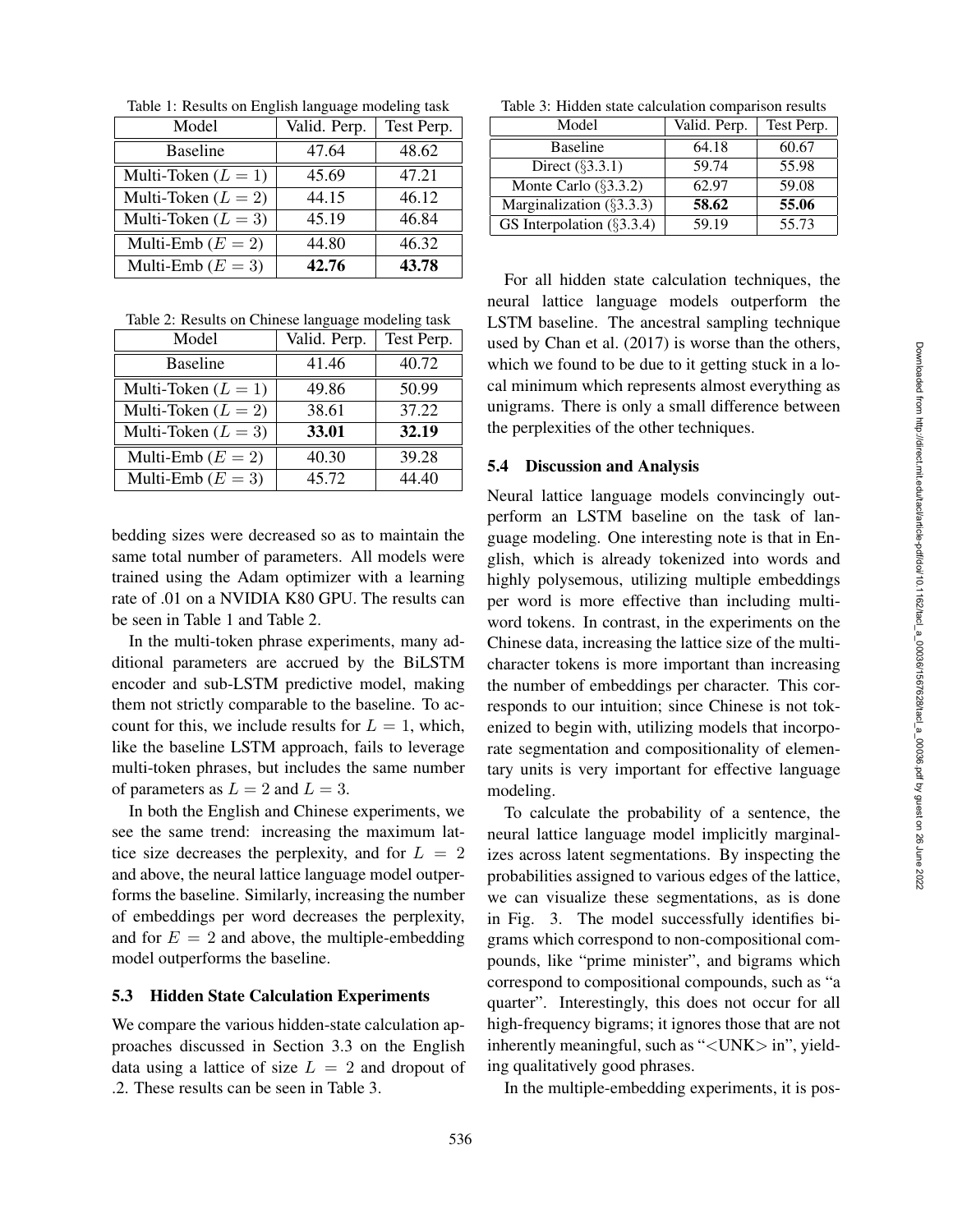|               | please | let     | me       | know |      | when        | vou  | ш     | be                | here           |       |      |              |      |          |      |
|---------------|--------|---------|----------|------|------|-------------|------|-------|-------------------|----------------|-------|------|--------------|------|----------|------|
| Unigram       | 1.00   | 1.00    | 0.59     | 1.00 |      | 1.00        | 0.69 | 0.08  | 1.00              | 1.00           | 0.98  |      |              |      |          |      |
| <b>Bigram</b> | 0.00   | 0.00    | 0.41     | 0.00 |      | 0.00        | 0.31 | 0.92  | $\overline{0.00}$ | 0.00           | 0.02  |      |              |      |          |      |
|               | the    | prime   | minister |      | İS   | to          | meet | other |                   | <b>british</b> | $unk$ | in   | beijing      | on   | saturday |      |
|               |        |         |          |      |      |             |      |       |                   |                |       |      |              |      |          | ۰    |
| Unigram       | 1.00   | 0.65    | 0.00     |      | 1.00 | 0.67        | 0.24 | 1.00  |                   | 1.00           | 0.82  | 0.71 | 0.66         | 1.00 | 0.00     | 1.00 |
| <b>Bigram</b> | 0.00   | 0.35    | 1.00     |      | 0.00 | 0.33        | 0.76 | 0.00  |                   | 0.00           | 0.18  | 0.29 | 0.34         | 0.00 | 1.00     | 0.00 |
|               |        |         |          |      |      |             |      |       |                   |                |       |      |              |      |          |      |
|               | a      | quarter | οf       | all  |      | respondents |      | said  | they              | didn           | 'n    | know | $\mathbf{r}$ |      |          |      |
| Unigram       | 1.00   | 0.06    | 0.96     | 0.28 |      | 1.00        |      | 1.00  | 1.00              | 1.00           | 0.00  | 1.00 | 0.97         |      |          |      |
| <b>Bigram</b> | 0.00   | 0.94    | 0.04     | 0.72 |      | 0.00        |      | 0.00  | 0.00              | 0.00           | 1.00  | 0.00 | 0.03         |      |          |      |

Figure 3: Segmentation of three sentences randomly sampled from the test corpus, using  $L = 2$ . Green numbers show probability assigned to token sizes. For example, the first three words in the first sentence have a 59% and 41% chance of being "please let me" or "please let me" respectively. Boxes around words show greedy segmentation.

Table 4: Comparison of randomly-selected contexts of several words selected from the vocabulary of the Billion Word Corpus, in which the model preferred one embedding over the other.

| rock <sub>1</sub>                                                             | rock <sub>2</sub>                                              |
|-------------------------------------------------------------------------------|----------------------------------------------------------------|
| at the $\langle$ unk $>$ pop, <i>rock</i> and jazz                            | including hsbc, northern rock and                              |
| a little bit $\langle$ unk $\rangle$ <i>rock</i> ,                            | pakistan has a $\langle$ unk $\rangle$ <i>rock</i> music scene |
| on light <i>rock</i> and <unk> stations</unk>                                 | spokesman for round $rock$ , $\langle$ unk $\rangle$           |
| $\mathbf{bank}_1$                                                             | $\mathbf{bank}_2$                                              |
| being a <i>bank</i> holiday in                                                | the <i>bank</i> of england has                                 |
| all the us <i>bank</i> runs and                                               | with the royal <i>bank</i> of scotland                         |
| by getting the <i>bank</i> 's interests                                       | development <i>bank</i> of japan and the                       |
| page <sub>1</sub>                                                             | $\mathbf{page}_2$                                              |
| on <i>page</i> $\langle$ unk $\rangle$ of the                                 | was it front page news                                         |
| a source told <i>page</i> six                                                 | himself, tony page, the former                                 |
| on $page$ <unk> of the</unk>                                                  | sections of the <i>page</i> that discuss                       |
| $\mathbf{profile}_1$                                                          | $\mathbf{profile}_2$                                           |
| $(\langle \text{unk}\rangle : \text{quote}, \text{profile}, \text{research})$ | so $\langle$ unk $>$ the <i>profile</i> of the city            |
| $(\langle \text{unk}\rangle : \text{quote}, \text{profile}, \text{research})$ | the highest $profile \langle \text{unk} \rangle$ held by       |
| $(\langle \text{unk}\rangle : \text{quote}, \text{profile}, \text{research})$ | from high i, elite schools,                                    |
| edition                                                                       | edition <sub>2</sub>                                           |
| of the second <i>edition</i> of windows                                       | of the new york edition                                        |
| this month 's <i>edition</i> of $\langle$ unk $\rangle$ , the                 | of the new york <i>edition</i>                                 |
| forthcoming d.c. edition of the hit                                           | of the new york <i>edition</i>                                 |
| $\text{rodham}_1$                                                             | $\mathbf{rodham}_{2}$                                          |
| senators hillary rodham clinton and                                           |                                                                |
| making hillary rodham clinton his                                             |                                                                |
| hillary <i>rodham</i> clinton 's campaign has                                 |                                                                |

sible to see which of the two embeddings of a word was assigned the higher probability for any specific test-set sentence. In order to visualize what types of meanings are assigned to each embedding, we select sentences in which one embedding is preferred, and look at the context in which the word is used. Several examples of this can be seen in Table 4; it is clear from looking at these examples that the system does learn distinct embeddings for different senses of the word. What is interesting, however, is that it does not necessarily learn intuitive semantic meanings; instead it tends to group the words by the con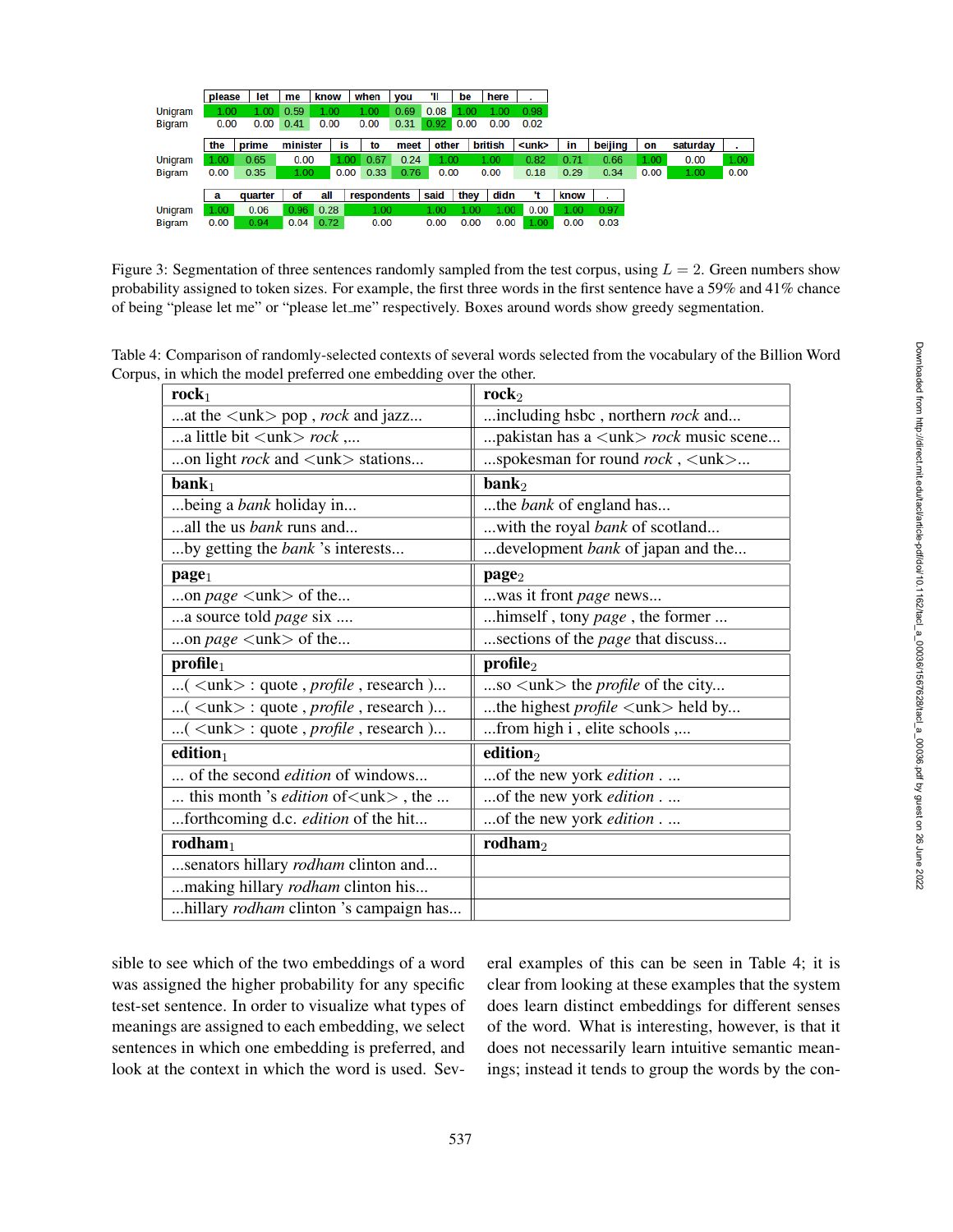text in which they appear. In some cases, like profile and edition, one of the two embeddings simply captures an idiosyncrasy of the training data.

Additionally, for some words, such as rodham in Table 4, the system always prefers one embedding. This is promising, because it means that in future work it may be possible to further improve accuracy and training efficiency by assigning more embeddings to polysemous words, instead of assigning the same number of embeddings to all words.

# 6 Related Work

Past work that utilized lattices in neural models for natural language processing centers around using these lattices in the encoder portion of machine translation. Su et al. (2016) utilized a variation of the Gated Recurrent Unit (GRU) that operated over lattices, and preprocessed lattices over Chinese characters that allowed it to effectively encode multiple segmentations. Additionally, Sperber et al. (2017) proposed a variation of the TreeLSTM with the goal of creating an encoder over speech lattices in speech-to-text. Our work tackles language modeling rather than encoding, and thus addresses the issue of marginalization over the lattice.

Another recent work which marginalized over multiple paths through a sentence is Ling et al. (2016). The authors tackle the problem of code generation, where some components of the code can be copied from the input, via a neural network. Our work expands on this by handling multi-word tokens as input to the neural network, rather than passing in one token at a time.

Neural lattice language models improve accuracy by helping the gradient flow over smaller paths, preventing vanishing gradients. Many hierarchical neural language models have been proposed with a similar objective (Koutnik et al., 2014; Zhou et al., 2017). Our work is distinguished from these by the use of latent token-level segmentations that capture meaning directly, rather than simply being highlevel mechanisms to encourage gradient flow.

Chan et al. (2017) propose a model for predicting characters at multiple granularities in the decoder segment of a machine translation system. Our work expands on theirs by considering the entire lattice at once, rather than considering a only a single path through the lattice via ancestral sampling. This allows us to train end-to-end without the model collapsing to a local minimum, with no exploration bonus needed. Additionally, we propose a more broad class of models, including those incorporating polysemous words, and apply our model to the task of word-level language modeling, rather than character-level transcription.

Concurrently to this work, van Merriënboer et al. (2017) have proposed a neural language model that can similarly handle multiple scales. Our work is differentiated in that it is more general: utilizing an open multi-token vocabulary, proposing multiple techniques for hidden state calculation, and handling polysemy using multi-embedding lattices.

# 7 Future Work

In the future, we would like to experiment with utilizing neural lattice language models in extrinsic evaluation, such as machine translation and speech recognition. Additionally, in the current model, the non-compositional embeddings must be selected a priori, and may be suboptimal. We are exploring techniques to store fixed embeddings dynamically, so that the non-compositional phrases can be selected as part of the end-to-end training.

# 8 Conclusion

In this work, we have introduced the idea of a neural lattice language model, which allows us to marginalize over all segmentations of a sentence in an endto-end fashion. In our experiments on the Billion Word Corpus and Chinese GigaWord corpus, we demonstrated that the neural lattice language model beats an LSTM-based baseline at the task of language modeling, both when it is used to incorporate multiple-word phrases and multiple-embedding words. Qualitatively, we observed that the latent segmentations generated by the model correspond well to human intuition about multi-word phrases, and that the varying usage of words with multiple embeddings seems to also be sensible.

### Acknowledgements

The authors would like to thank Holger Schwenk, Kristina Toutanova, Cindy Robinson, and all the reviewers of this work for their invaluable feedback.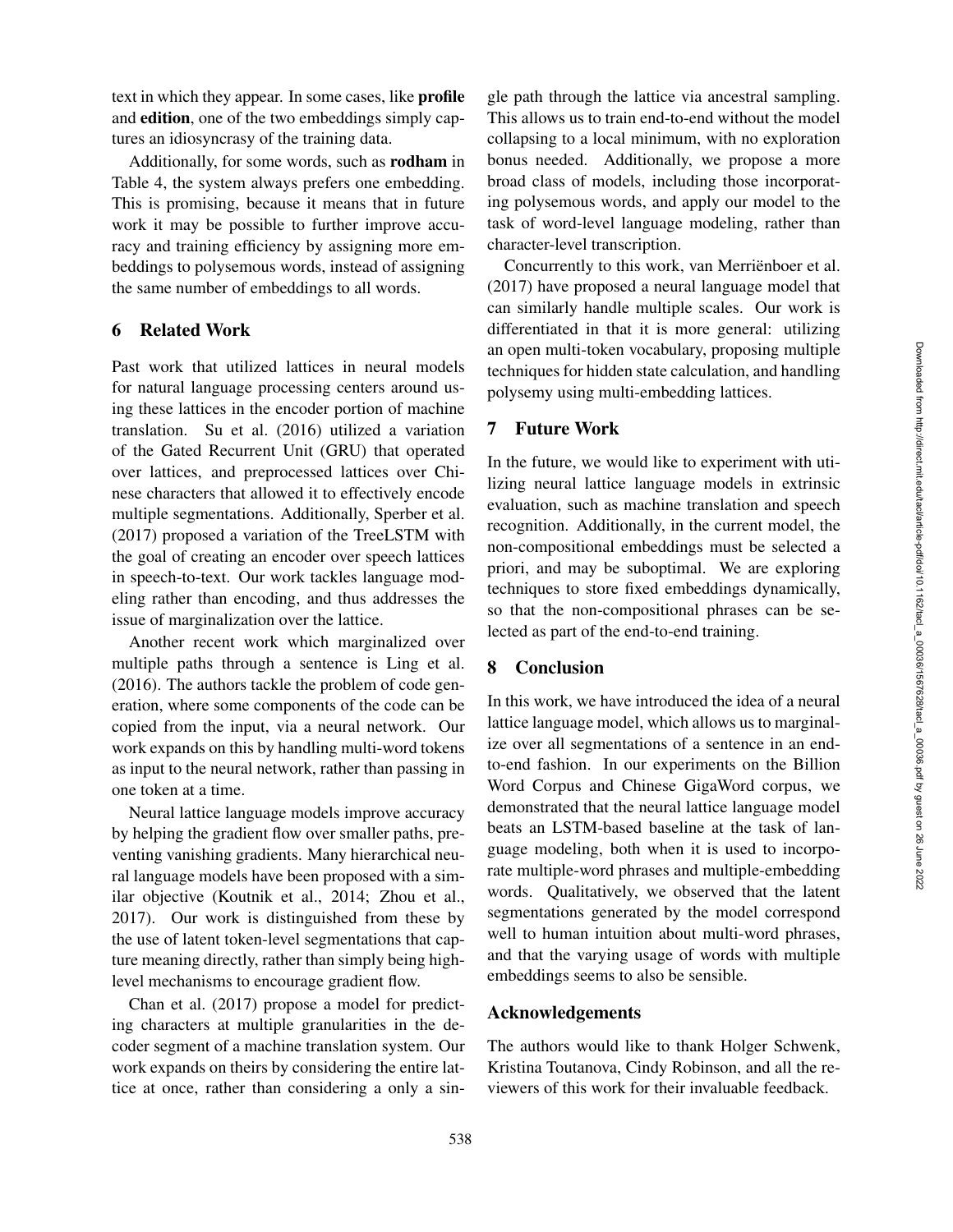### References

- Oliver Adams, Adam Makarucha, Graham Neubig, Steven Bird, and Trevor Cohn. 2017. Cross-lingual word embeddings for low-resource language modeling. In *Proceedings of the 15th Conference of the European Chapter of the Association for Computational Linguistics: Volume 1, Long Papers*, volume 1, pages 937–947.
- Ben Athiwaratkun and Andrew Wilson. 2017. Multimodal word distributions. In *Proceedings of the 55th Annual Meeting of the Association for Computational Linguistics (Volume 1: Long Papers)*, volume 1, pages 1645–1656.
- Dzmitry Bahdanau, Jan Chorowski, Dmitriy Serdyuk, Philemon Brakel, and Yoshua Bengio. 2016. Endto-end attention-based large-vocabulary speech recognition. In *IEEE International Conference on Acoustics, Speech and Signal Processing*, pages 4945–4949. IEEE.
- Colin Bannard and Danielle Matthews. 2008. Stored word sequences in language learning: The effect of familiarity on children's repetition of four-word combinations. *Psychological Science*, 19(3):241–248.
- William Chan, Yu Zhang, Quoc Le, and Navdeep Jaitly. 2017. Latent sequence decompositions. *5th International Conference on Learning Representations*.
- Ciprian Chelba, Tomas Mikolov, Mike Schuster, Qi Ge, Thorsten Brants, Phillipp Koehn, and Tony Robinson. 2014. One billion word benchmark for measuring progress in statistical language modeling. *Interspeech* .
- Xinchi Chen, Xipeng Qiu, Jingxiang Jiang, and Xuanjing Huang. 2015. Gaussian mixture embeddings for multiple word prototypes. *CoRR*, abs/1511.06246.
- Sumit Chopra, Michael Auli, Alexander M Rush, and SEAS Harvard. 2016. Abstractive sentence summarization with attentive recurrent neural networks. *North American Chapter of the Association for Computational Linguistics: Human Language Technologies*, pages 93–98.
- Pierre Dupont and Ronald Rosenfeld. 1997. Lattice based language models. Technical report, DTIC Document.
- Chris Dyer, Adhiguna Kuncoro, Miguel Ballesteros, and Noah A Smith. 2016. Recurrent neural network grammars. *North American Chapter of the Association for Computational Linguistics: Human Language Technologies*, pages 199–209.
- Jeffrey L. Elman. 1990. Finding structure in time. *Cognitive science*, 14(2):179–211.
- Yarin Gal and Zoubin Ghahramani. 2016. A theoretically grounded application of dropout in recurrent neural networks. In *Advances in Neural Information Processing Systems*, pages 1019–1027.
- Sharon Goldwater, Thomas L. Griffiths, Mark Johnson, et al. 2007. Distributional cues to word boundaries: Context is important. In H. Caunt-Nulton, S. Kilatilate, and I. Woo, editors, *BUCLD 31: Proceedings of the 31st Annual Boston University Conference on Language Development*, pages 239–250. Somerville, Massachusetts: Cascadilla Press.
- Alex Graves, Abdel-rahman Mohamed, and Geoffrey Hinton. 2013. Speech recognition with deep recurrent neural networks. In *IEEE International Conference on Acoustics, Speech and Signal Processing*, pages 6645– 6649. IEEE.
- Klaus Greff, Rupesh K. Srivastava, Jan Koutník, Bas R. Steunebrink, and Jürgen Schmidhuber. 2016. LSTM: A search space odyssey. *IEEE Transactions on Neural Networks and Learning Systems* .
- Sepp Hochreiter and Jürgen Schmidhuber. 1997. Long short-term memory. *Neural Computation*, 9(8):1735– 1780.
- Kyuyeon Hwang and Wonyong Sung. 2017. Characterlevel language modeling with hierarchical recurrent neural networks. In *IEEE International Conference on Acoustics, Speech and Signal Processing*, pages 5720– 5724. IEEE.
- Hakan Inan, Khashayar Khosravi, and Richard Socher. 2017. Tying word vectors and word classifiers: A loss framework for language modeling. *5th International Conference on Learning Representations* .
- Eric Jang, Shixiang Gu, and Ben Poole. 2017. Categorical reparameterization with Gumbel-Softmax. *5th International Conference on Learning Representations*.
- Rafal Jozefowicz, Oriol Vinyals, Mike Schuster, Noam Shazeer, and Yonghui Wu. 2016. Exploring the limits of language modeling. arXiv:1602.02410.
- Philipp Koehn and Rebecca Knowles. 2017. Six challenges for neural machine translation. In *Proceedings of the First Workshop on Neural Machine Translation* , pages 28–39.
- Jan Koutnik, Klaus Greff, Faustino Gomez, and Juergen Schmidhuber. 2014. A clockwork RNN. *Proceedings of Machine Learning Research* .
- Wang Ling, Isabel Trancoso, Chris Dyer, and Alan W. Black. 2015. Character-based neural machine translation. *CoRR*, abs/1511.04586.
- Wang Ling, Edward Grefenstette, Karl Moritz Hermann, Tomáš Kočiskỳ, Andrew Senior, Fumin Wang, and Phil Blunsom. 2016. Latent predictor networks for code generation. *Association for Computational Linguistics*.
- Chris J Maddison, Andriy Mnih, and Yee Whye Teh. 2017. The concrete distribution: A continuous relaxation of discrete random variables. *5th International Conference on Learning Representations* .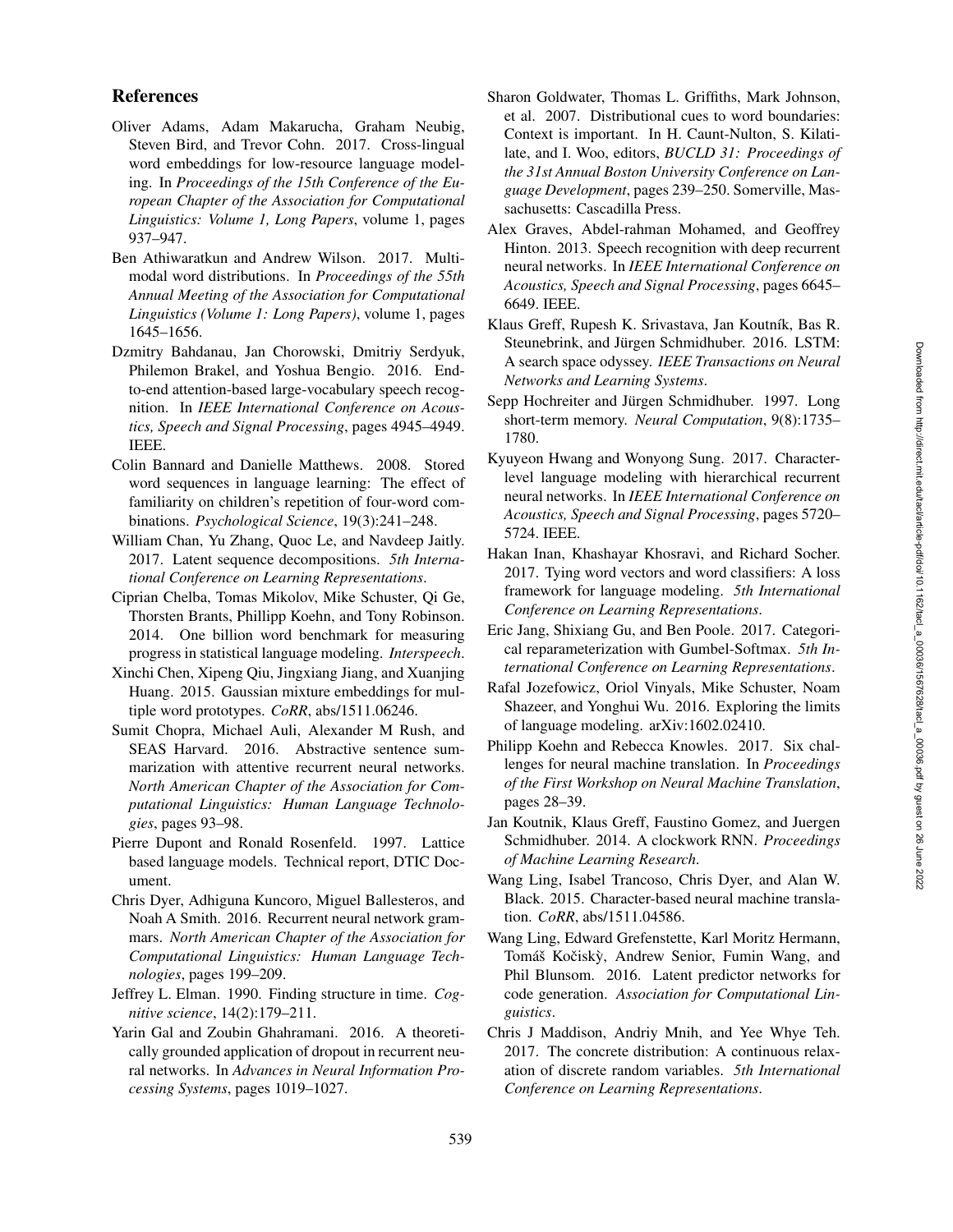- Stephen Merity, Caiming Xiong, James Bradbury, and Richard Socher. 2016. Pointer sentinel mixture models. *4th International Conference on Learning Representations*.
- Arvind Neelakantan, Jeevan Shankar, Re Passos, and Andrew Mccallum. 2014. Efficient nonparametric estimation of multiple embeddings per word in vector space. In *Proceedings of EMNLP*. Citeseer.
- Graham Neubig, Masato Mimura, Shinsuke Mori, and Tatsuya Kawahara. 2010. Learning a language model from continuous speech. In *INTERSPEECH*, pages 1053–1056.
- Graham Neubig, Chris Dyer, Yoav Goldberg, Austin Matthews, Waleed Ammar, Antonios Anastasopoulos, Miguel Ballesteros, David Chiang, Daniel Clothiaux, Trevor Cohn, et al. 2017. DyNet: The dynamic neural network toolkit. *arXiv preprint arXiv:1701.03980* .
- Ofir Press and Lior Wolf. 2017. Using the output embedding to improve language models. *5th International Conference on Learning Representations* .
- Yael Ravin and Claudia Leacock. 2000. *Polysemy: Theoretical and Computational Approaches*. OUP Oxford.
- Rico Sennrich, Barry Haddow, and Alexandra Birch. 2015. Neural machine translation of rare words with subword units. *Association for Computational Linguistics*.
- Anna Siyanova-Chanturia, Kathy Conklin, and Norbert Schmitt. 2011. Adding more fuel to the fire: An eye-tracking study of idiom processing by native and non-native speakers. *Second Language Research* , 27(2):251–272.
- Matthias Sperber, Graham Neubig, Jan Niehues, and Alex Waibel. 2017. Neural lattice-to-sequence models for uncertain inputs. In *Proceedings of the 2017 Conference on Empirical Methods in Natural Language Processing*, pages 1380–1389.
- Jinsong Su, Zhixing Tan, Deyi Xiong, and Yang Liu. 2016. Lattice-based recurrent neural network encoders for neural machine translation. *CoRR*, abs/1609.07730, ver. 2.
- Kai Sheng Tai, Richard Socher, and Christopher D. Manning. 2015. Improved semantic representations from tree-structured long short-term memory networks. *Association for Computational Linguistics*.
- Lukáš Burget Jan Honza Cernock Sanjeev Khudanpur Tomáš Mikolov, Martin Karafiát. 2010. Recurrent neural network based language model. *Proceedings of the 11th Annual Conference of the International Speech Communication Association*, pages 1045–1048.
- Bart van Merrienboer, Amartya Sanyal, Hugo Larochelle, ¨ and Yoshua Bengio. 2017. Multiscale sequence

modeling with a learned dictionary. *arXiv preprint arXiv:1707.00762* .

- Ladislav Zgusta. 1967. Multiword lexical units. *Word* , 23(1-3):578–587.
- Hao Zhou, Zhaopeng Tu, Shujian Huang, Xiaohua Liu, Hang Li, and Jiajun Chen. 2017. Chunk-based biscale decoder for neural machine translation. *Association for Computational Linguistics*.

### A Large-Scale Experiments

To verify that our findings scale to state-of-theart language models, we also compared a baseline model, dense lattices of size 1 and 2, and a multilattice with 2 embeddings per word on the full bytepair encoded Billion Word Corpus.

In this set of experiments, we take the full Billion Word Corpus, and apply byte-pair encoding as described by Sennrich et al. (2015) to construct a vocabulary of 10,000 sub-word tokens. Our model consists of three LSTM layers, each with 1500 hidden units. We train the model for a single epoch over the corpus, using the Adam optimizer with learning rate .0001 on a P100 GPU. We use a batch size of 40, and variational dropout of 0.1. The 10,000 sub-word embeddings each had dimension 600. For lattice models, chunk vocabularies were selected by taking the 10,000 sub-words in the vocabulary and adding the most common 10,000 *n*-grams with  $1 < n \leq L$ . The weights on the final layer of the network were tied with the input embeddings, as done by Press and Wolf (2017) and Inan et al. (2017). In all lattice models, hidden states were computed using weighted expectation ( §3.3.3). In multi-embedding models, embedding sizes were decreased so as to maintain the same total number of parameters.

Results of these experiments are in Table 5. The performance of the baseline model is roughly on par with that of state-of-the-art models on this database; differences can be explained by model size and hyperparameter tuning. The results show the same trend as the results of our main experiments, indicating that the performance gains shown by our smaller neural lattice language models generalize to the much larger datasets used in state-of-the-art systems.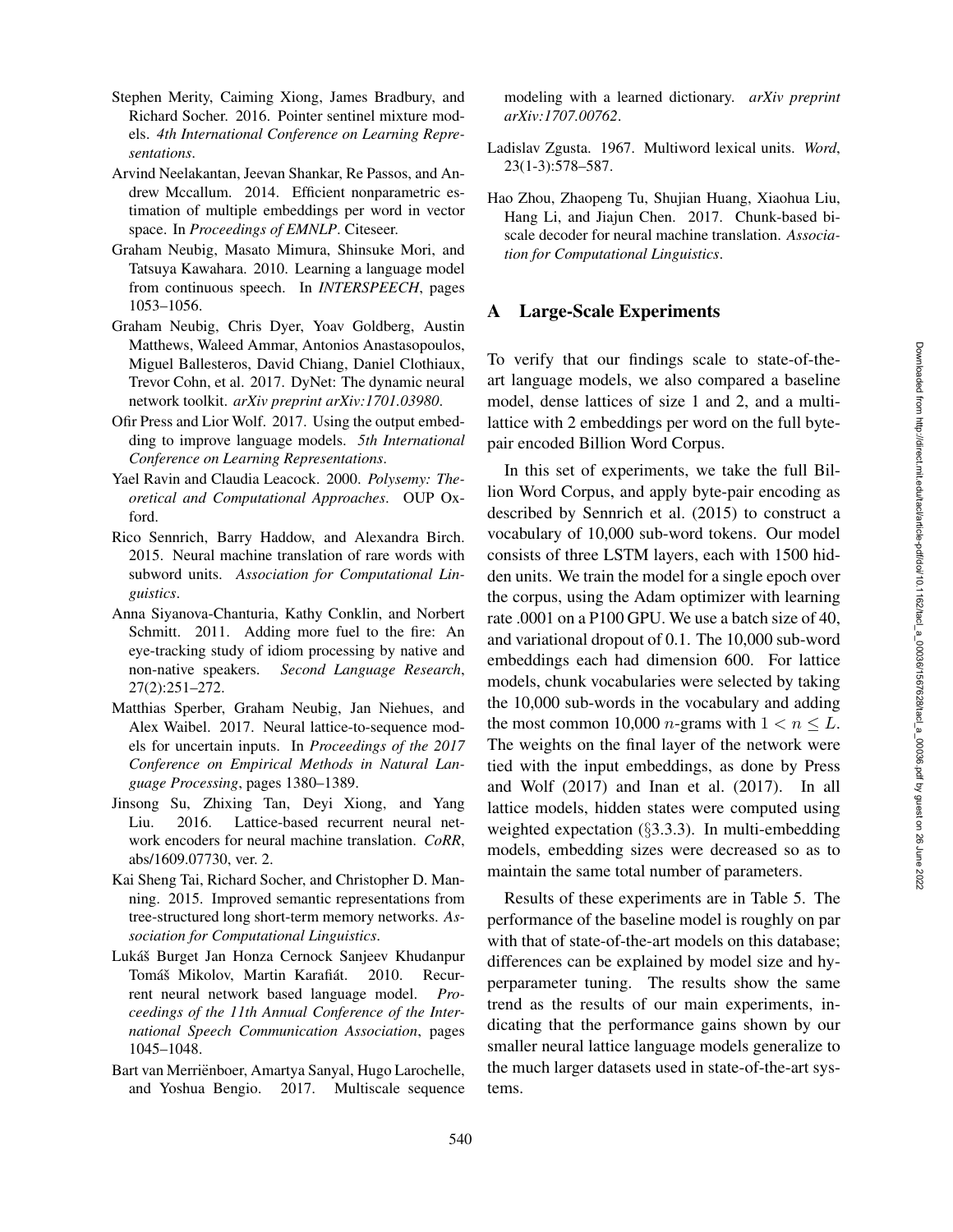Table 5: Results on large-scale Billion Word Corpus

| Model                 | Valid. | <b>Test</b> | Sec.         |
|-----------------------|--------|-------------|--------------|
|                       | Perp.  | Perp.       | <b>Batch</b> |
| <b>Baseline</b>       | 54.1   | 37.7        | .45          |
| Multi-Token $(L = 1)$ | 54.2   | 37.4        | .82          |
| Multi-Token $(L = 2)$ | 53.9   | 36.4        | 4.85         |
| Multi-Emb $(E = 2)$   | 53.8   | 35.2        | 2.53         |

Table 6: Vocabulary size comparison

| Model             | Valid. Perp. | Test Perp. |
|-------------------|--------------|------------|
| <b>Baseline</b>   | 64.18        | 60.67      |
| 10000-chunk vocab | 58.62        | 55.06      |
| 20000-chunk vocab | 57.40        | 54.15      |

# B Chunk Vocabulary Size

We compare a 2-lattice with a non-compositional chunk vocabulary of 10,000 phrases with a 2 lattice with a non-compositional chunk vocabulary of 20,000 phrases. The results can be seen in Table 6. Doubling the number of non-compositional embeddings present decreases the perplexity, but only by a small amount. This is perhaps to be expected, given that doubling the number of embeddings corresponds to a large increase in the number of model parameters for phrases that may have less data with which to train them.